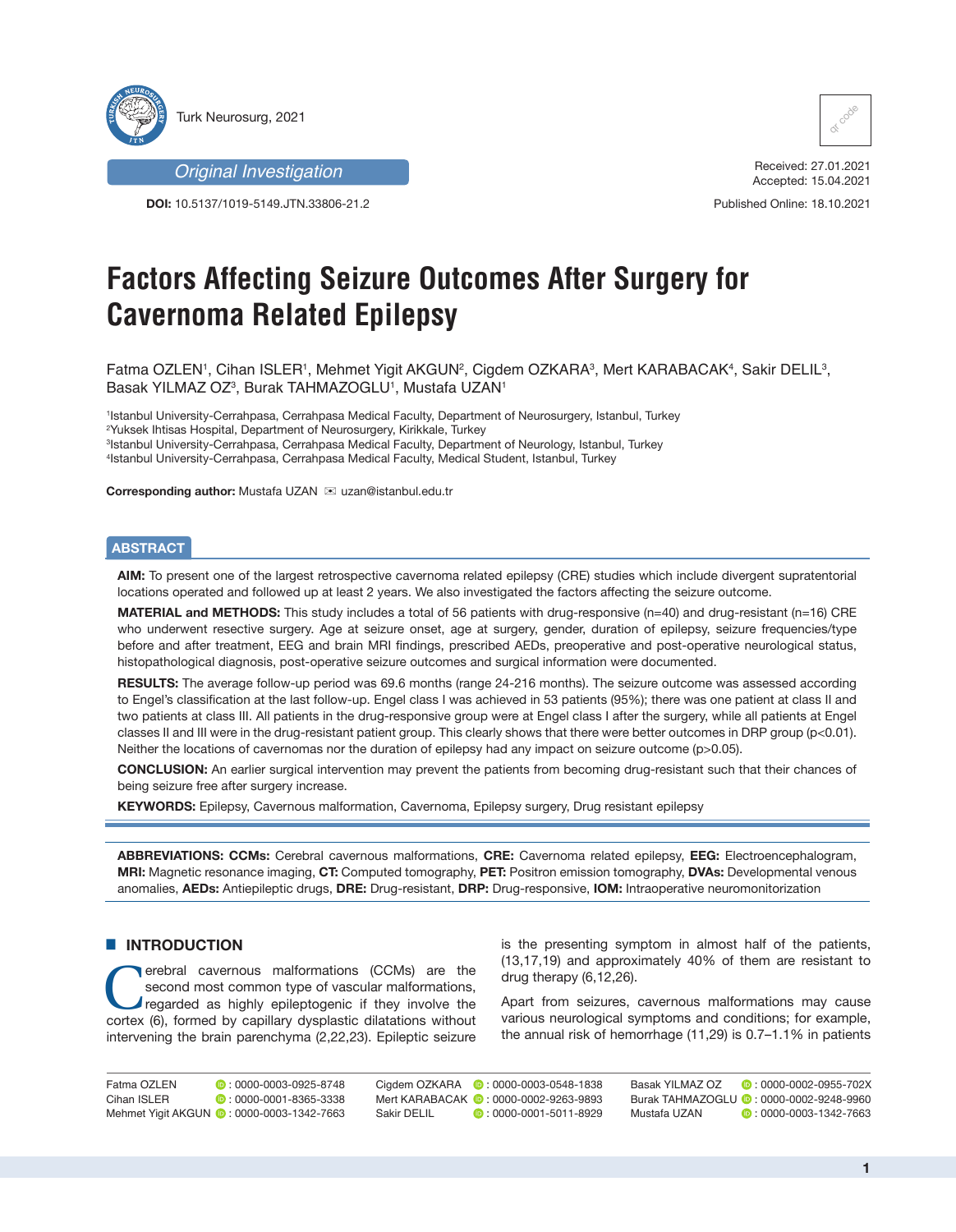without a history of previous intracranial bleeding, but it may increase to up to 4.5% per year in patients who have already experienced it (4,5,15,20).

Three basic surgical methods have been described for CCMs— "pure lesionectomy," "lesionectomy" (excision of cavernoma and surrounding hemosiderin), and "extended lesionectomy" (i.e. anterior temporal lobectomy, tailored resection after invasive investigations, etc.). However, the optimal timing and method of surgery needs to be individualized for each patient.

In this study, we performed a retrospective analysis of patients with supratentorial CCM who underwent surgery due to cavernoma related epilepsy (CRE) and investigated the factors affecting the seizure outcomes.

# █ **MATERIAL and METHODS**

This study included 56 patients who underwent resective surgery between December 2001 and January 2018 and had a histopathological diagnosis of CCM. All patients were evaluated based on non-invasive phase I investigations, including electroencephalogram (EEG) (with ictal video EEG recordings when necessary) and neuroimaging examinations such as magnetic resonance imaging (MRI), computed tomography (CT), and positron emission tomography (PET), and detailed neuropsychological evaluation. Moreover, two patients underwent intracranial EEG recordings.

A specific epilepsy protocol, including thin sliced axial and coronal plane T2 weighted, T1 weighted, and fluid attenuated inversion recovery sequences along with a susceptibility weighted imaging sequence, was applied during MRI acquisition. The 3T MRI scanner is being used in our facility since 2010. Seizure classifications were based on thorough clinical assessments, and a strong clinico-anatomo-electrical correlation was sine qua non for surgical indication. Four vessel digital cerebral angiography and ultra-high-resolution C-arm flat detector CT angiography were performed for 39 patients to investigate whether there was an association with developmental venous anomalies (DVAs) at our center since 2010 (14).

The inclusion criteria were as follows: i) patients who underwent surgical removal of CCMs that were responsible for seizures; ii) patients who had been followed-up for at least 2 years after surgery; iii) patients who were operated on by the same institutional surgical team. Patients with CCM without seizures were not included in this study. Furthermore, we did not include patients with brainstem CCMs or patients with CCMs operated on by other surgeons at our institution. Patients were divided into two groups depending on their response to antiepileptic drugs (AEDs) before surgery: i) drugresistant (DRE) group and ii) drug-responsive (DRP) group. The criteria for classifying patients into the DRE group were as following; i) having used at least two different AED regimens, ii) having at least four seizures per month, iii) having seizures for at least 12 months.

Age at seizure onset, age at surgery, sex, duration of epilepsy, seizure frequency before surgery, brain MRI findings, prescribed AEDs, preoperative and postoperative neurological

state, postoperative seizure outcomes, and surgical data were documented and analyzed (10).

Patients or their legal caregivers, in cases of children or patients with intellectual disability, gave their informed signed consent and permitted their information to be used for scientific purposes. Associated developmental anomalies, CCM location, and proximity to eloquent cortices were documented based on to imaging studies.

Neuronavigation (StealthStation<sup>™</sup> S7 System, Medtronic, USA) was used when necessary to precisely locate the lesion. All patients were operated on using microsurgical techniques. The operative strategy was based on clinical semiology, neuropsychological evaluation, anatomical location of the CCMs, and EEG findings. Although the aim was to remove the CCMs along with the surrounding hemosiderin rims, surgical resection was limited at the functional border delineated by intraoperative neuromonitorization (IOM) in some cases. One of the three aforementioned surgical methods was performed in each case.

The postoperative evaluations were based on MRI, EEG and clinical findings in the early postoperative period. Regular postoperative clinical follow-up was scheduled for the third, sixth, and twelfth months; thereafter, annual follow-up was planned for each patient. Seizure outcome was assessed using Engel's classification, and statistical analyses were performed to identify factors related to seizure outcomes (8). Seizures that occurred within the first 24 hours were not included in this analysis if they were not habitual seizures, as we regarded these seizures relevant to the surgery itself. AEDs were started and withdrawn under the supervision of the epileptologist without a standardized algorithm. The protocol for AED tapering was individualized for each patient, and AEDs were generally withdrawn if the patient was seizure free for at least 6 months and if scalp EEG recordings were free of epileptiform potentials.

#### **Statistical Analysis**

The t-test was used for numerical variables after the variances had been found to be equal based on Levene's test, while the chi-square test was used for categorical variables in order to compare the demographical data of the two groups. EEG results, pre-operative seizure type, lateralization, localization, and Engel classes were also assessed for both groups using the chi-square test to determine the presence of statistical significance. The chi-square test was also used to asses any statistically significant difference for Engel groups according to localization. With a similar purpose of finding out a statistically significant difference within different Engel classes, a nonparametric test, the Kruskal-Wallis test, was used for duration of epilepsy, and a parametric method, analysis of variance, was used for localization. p<0.05 was considered statistically significant. All statistical analyses were performed using SPSS (version 22.0; IBM Corp, Armonk, New York, USA).

# █ **RESULTS**

We identified 56 patients meeting the eligibility criteria. Male/ female ratio was 26/30, and the mean age at seizure onset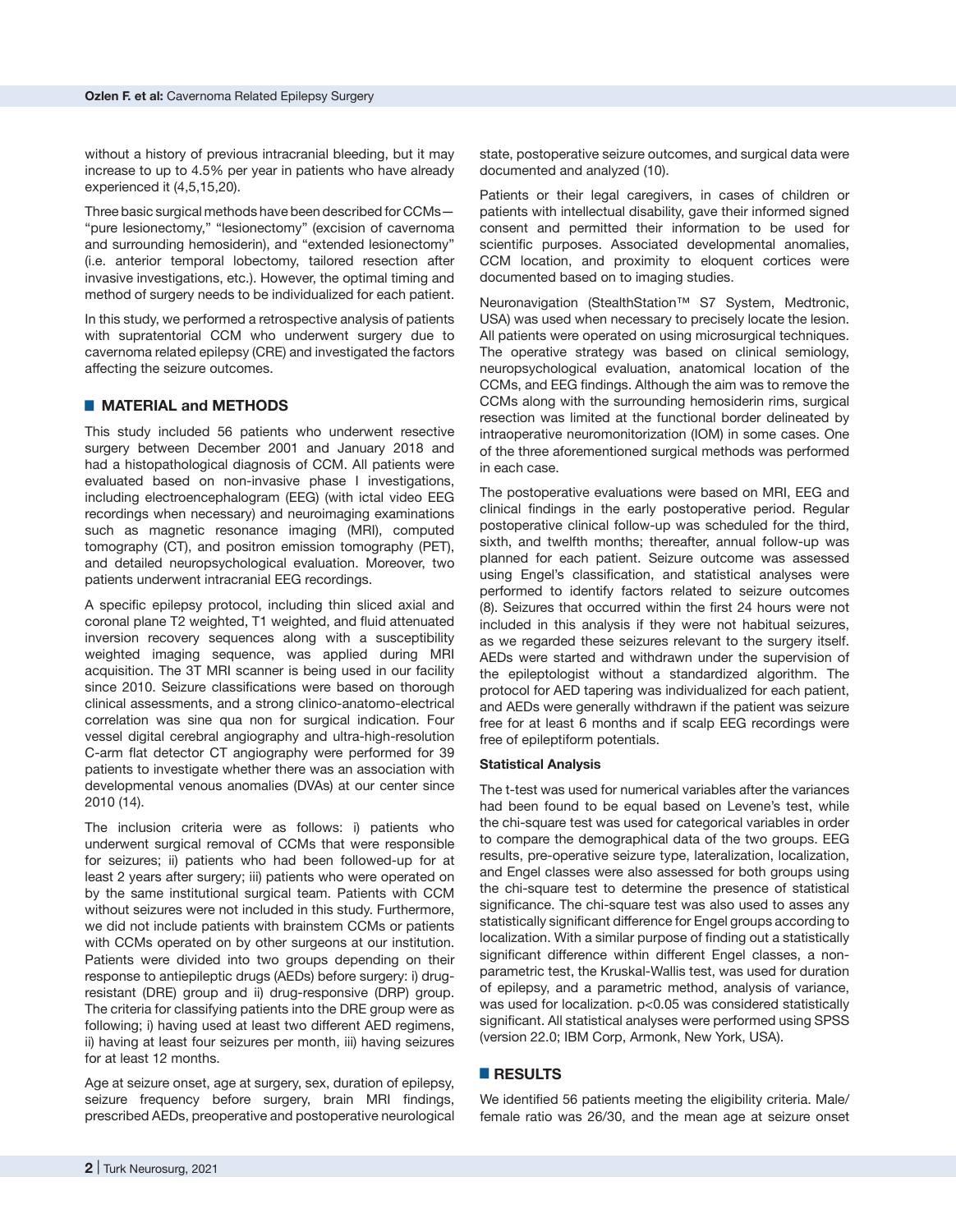was 28.88 years (range, 6–54 years). Six of the patients were under the age of 18. The patients were divided into DRE  $(n=16)$ and DRP (n=40) groups. In DRE group, mean age at seizure onset was 25.9 years (range, 6–41 years); the mean duration of epilepsy was 36.1 months (range, 13–82 months), and the mean age at the time of the operation was 28.3 years (range, 8–45 years). In DRP group, the mean age at seizure onset was 30.5 years (range, 11–54 years), the mean duration of epilepsy was 17.5 months (range, 1–57 months), and the mean age at the time of the operation was 32 years (range, 11–54 years) (Table I).

When the demographical variables between the two groups were assessed, only the duration of epilepsy was found to be significantly different (longer in DRE group, p<0.001), as expected. There were no other significant differences in terms of any other demographical variables (Table I).

In addition to epileptic seizures, 10 of the patients (18%) had pre-operative neurological deficits (hemiparesis, sensory deficits, dysphasia, or visual disturbance) that were associated with the location of the CCMs (Table I). There were no additional post-operative neurological deficits, and pre-operative deficits did not change during the early followup period. Long-term improvement was noted in two of the patients who had pre-operative hemiparesis.

DVAs were found in the neighborhood of the CCM in 17 out of 39 patients who underwent four vessel digital cerebral angiography and ultra-high-resolution C-arm flat detector CT angiography.

CCMs were mostly observed in the frontal lobe (48%, 14 right/13 left), followed by the temporal lobe (32%, 9 right/9 left), parietal lobe (11%, 3 right/3 left), occipital lobe (5%, 2 right/1 left), and insula (4%, 1 right/1 left). CCM lesions were totally removed in all cases, and the perilesional hemosiderin ring was also totally excised in non-eloquent regions using the micro neurosurgical technique. On the other hand, for lesions located in or near the eloquent cortices, the excision was limited to functional margins using IOM. In five cases, the lesions were removed without extensive resection of the perilesional hemosiderin due to intricate involvement with the eloquent cortex. In 44 patients, the surrounding hemosiderin was removed with the CCMs. Extended lesionectomy was performed in seven cases; in four of these, the lesions were located in the mesial temporal structures. Removal of the perilesional hemosiderin was controlled and confirmed in all patients using early postoperative MRI.

The average follow-up period after resection was 69.6 months (range, 24–216 months). The seizure outcome was assessed according to Engel's classification at the last follow-up. Engel class I was achieved in 53 patients (95%); there was one patient at class II and two patients at class III. All patients in the DRP group were at Engel class I after the surgery, while all patients at Engel classes II and III were in the DRE patient group. This clearly shows that there were better outcomes in DRP group (p<0.01). Neither the locations of cavernomas nor the duration of epilepsy had any impact on seizure outcome  $(p > 0.05)$ .

The three patients with unfavorable outcome were all adults. The first patient at Engel class III was a 33-year-old woman who presented with daily seizures for the last 23 months due to a left insular CCM. Pure lesionectomy was performed since the surrounding hemosiderin rim could not be removed totally because of the close relation with the corticospinal tract. The number of prescribed AEDs was two in the pre-operative period as well as at post-operative follow-up. Her seizure frequency was 7 to 8 per month at the last follow-up. The second patient at class III was a 30-year-old woman who presented with 2–3 seizures per week. The seizures had started 7 years ago due to a right frontal CCM. This patient had the longest duration of epilepsy among all patients. The hemosiderin rim along with the CCM were removed during surgery, and the number of prescribed AEDs was diminished from two to one. She has had nocturnal seizures once a week since the surgery. The patient with a class II outcome was a 25-year-old man with an average of four seizures per month during last the 13 months due to a left frontal CCM. The number of AEDs was two before surgery, but decreased to one after removal of the CCM. The hemosiderin rim involved the eloquent cortex that limited the resection.

Due to the small number of patients with CCMs in the occipital, insular, and parietal lobes, statistical analysis could be performed only between CCMs in the frontal and temporal lobes and the other locations. No statistically significant difference was found between these groups in terms of seizure outcome (p>0.05).

AEDs were discontinued after surgery in 42 out of 53 seizurefree patients, of whom 11 were in the DRE group. The number of drugs continued as before in two and one patients in DRE and DRP groups, respectively. The treatment of six patients was switched to monotherapy in DRP group. Two patients declined drug withdrawal and continued with monotherapy (Table I)*.* 

### █ **DISCUSSION**

CCMs are one of the causes of lesion-related epilepsy and are amenable to epilepsy surgery. Our study involved 56 patients with CRE who underwent surgery. Although the current literature is more focused on CCMs in the temporal lobe, it is known that extratemporal locations accounts for 60–70% of these malformations (18,21). Previous studies reported favorable outcomes in 79–87% of patients with CCM, whereas the figure increases up to 83–90% when the CCM is located in the temporal lobe (12,30-32). In our study, CCMs were mostly observed in the frontal lobe (27/56), followed by the temporal lobe (18/56). Considering the involvement of various anatomical locations, we observed a high rate of seizure control in CRE compared to those in previous reports.

Our study supports the efficacy of surgical treatment for CRE. There have been studies with large patient series which argued that it was possible to achieve long-term clinical stability, quality of life, and functional neurological outcome only with AED treatment (2,16). However, our study demonstrated a favorable outcome in 95% of patients after surgery. Along with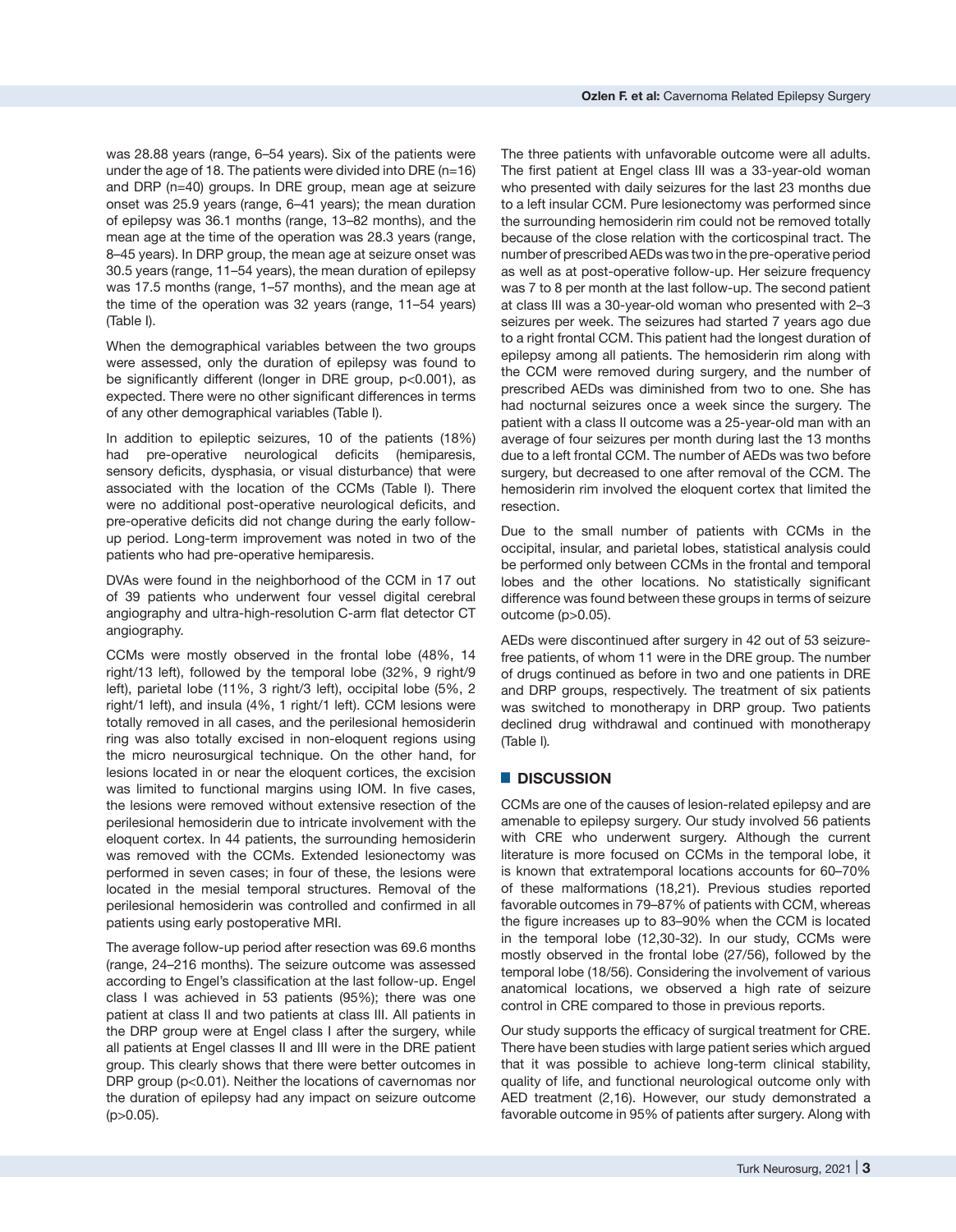| Table I: Demographic, Clinical, and Anatomical Data and Seizure Outcomes in the DRE and DRP Patient Groups |  |
|------------------------------------------------------------------------------------------------------------|--|
|------------------------------------------------------------------------------------------------------------|--|

|                                                           | Patients n (%)             |                             |         |  |  |
|-----------------------------------------------------------|----------------------------|-----------------------------|---------|--|--|
| <b>Variable</b>                                           | Drug-resistant<br>$(n=16)$ | Drug-responsive<br>$(n=40)$ | p       |  |  |
| <b>Sex</b>                                                |                            |                             |         |  |  |
| Male                                                      | 7(44)                      | 19 (48)                     | >0.05   |  |  |
| Female                                                    | 9(56)                      | 21(52)                      |         |  |  |
| Age at seizure onset (years)                              | $24.9(6-41)$               | 30.45 (11-54)               | >0.05   |  |  |
| Age at surgery (years)                                    | $28.3(8-45)$               | 32.3 (11-54)                | >0.05   |  |  |
| <b>Duration of epilepsy (months)</b>                      | 36.1 (13-82)               | $17.5(1-57)$                | < 0.001 |  |  |
| Pre-surgical neurologic deficits* n (%)                   |                            |                             |         |  |  |
| Not present                                               | 13(81)                     | 33 (82)                     |         |  |  |
| Present                                                   | 3(19)                      | 7(18)                       | >0.05   |  |  |
| Lateralization of the lesion n (%)                        |                            |                             |         |  |  |
| Right                                                     | 7(44)                      | 29 (52)                     |         |  |  |
| Left                                                      | 9(56)                      | 27(48)                      | >0.05   |  |  |
| Lobar localization of the lesion n (%)                    |                            |                             |         |  |  |
| Frontal                                                   | 9(56)                      | 18 (45)                     |         |  |  |
| Temporal                                                  | 4(25)                      | 14 (35)                     | >0.05   |  |  |
| Parietal                                                  | 2(13)                      | 4(10)                       |         |  |  |
| Occipital                                                 | $\overline{a}$             | 3(7)                        |         |  |  |
| Insula                                                    | 1(6)                       | 1(3)                        |         |  |  |
| Seizure outcome according to Engel's classification n (%) |                            |                             |         |  |  |
| Engel I                                                   | 13(81)                     | 40 (100)                    |         |  |  |
| Engel II-III                                              | 3(19)                      |                             | < 0.01  |  |  |
| AED after surgery n (%)                                   |                            |                             |         |  |  |
| Complete withdrawal                                       | 11 (68)                    | 31 (78)                     |         |  |  |
| Switched to monotherapy                                   | 2(13)                      | 6(15)                       |         |  |  |
| No change                                                 | 3(19)                      | 3(7)                        |         |  |  |

*AED: Antiepileptic drug, DRE: Drug resistant, DRP: Drug responsive. \*hemiparesis, sensory deficits, aphasia, visual disturbances.*

the surgical success for seizure freedom, AED discontinuation or switching to monotherapy may also avoid the impacts of lifelong AED use. In our study, 43 patients discontinued AED therapy, and six patients had tapered down to single AED use at the follow-up.

Seizure outcome can worsen in the long-term compared to that in the early postoperative period (12). However, in our study, all the provided outcome data were according to the last available follow-up (at least 2 years). Although the current study presents long-term seizure outcomes with a mean

follow-up of 69.6 months, the favorable outcome (95% Engel class I) rate was still high.

A considerable number of studies have indicated that the microhemorrhages into the surrounding brain parenchyma that are caused by CCMs are strongly associated with the epileptic seizures. It is thought that, following perilesional hemosiderosis, reactive gliosis and the cortical scarring due to the CCM contribute to the chronic seizures. We believe that the removal of the hemosiderin rim around the CCM is necessary in modern CCM surgery. Strong clinical evidence has been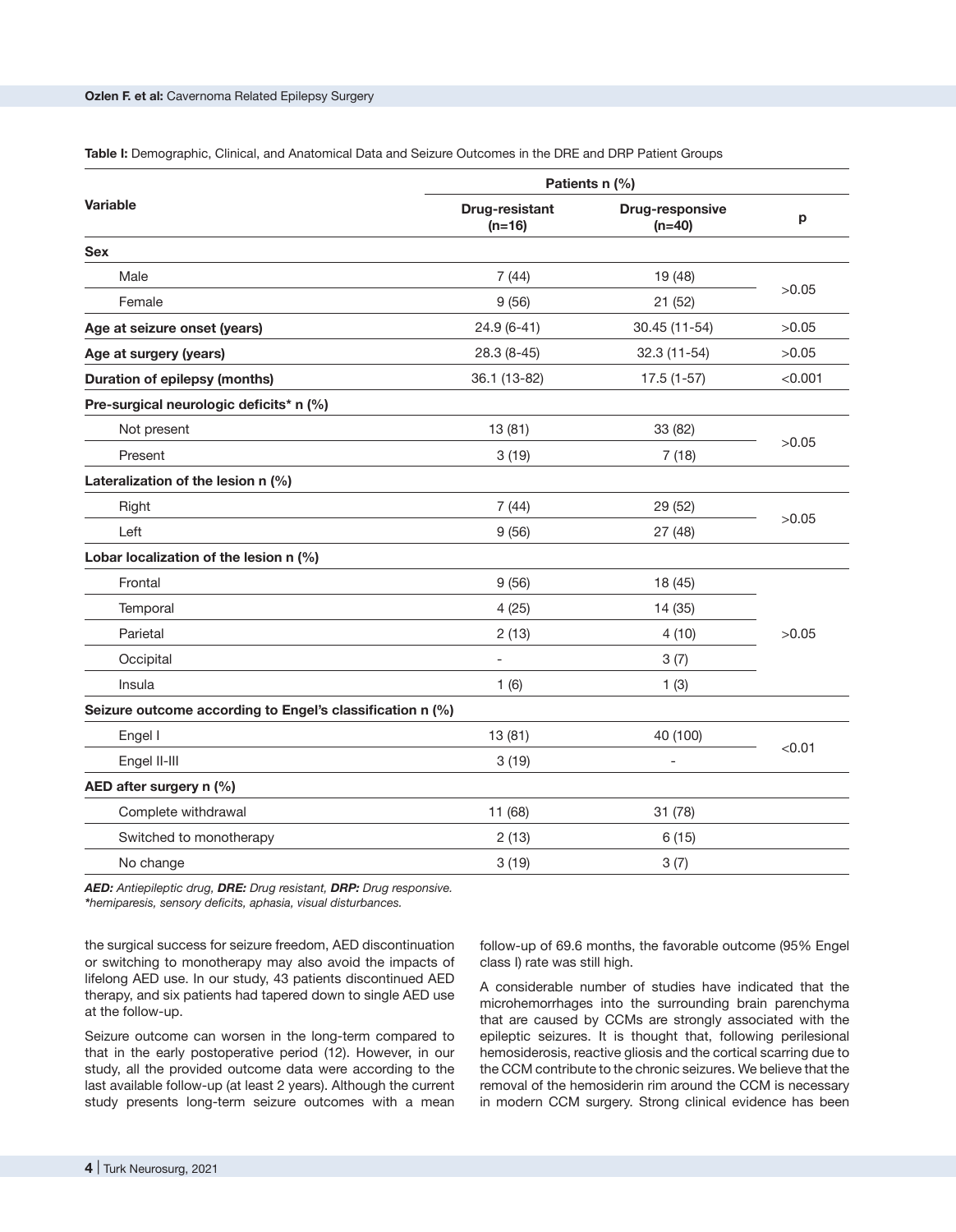provided in a review article by Dammann et al. supporting this hypothesis regarding perilesional hemosiderin containing tissue (7). Furthermore, the fact that a longer preoperative duration of epilepsy was associated with worse postoperative seizure outcomes (12) could be attributed to extending of the epileptogenic zone network with time. Increasing the preoperative duration might result in more drug-resistant epilepsy cases, more AED use, and less seizure freedom after future possible surgeries. Although our results did not show a direct relation between a shorter duration of epilepsy and better outcomes in CRE, we did find a correlation between drug resistance and longer duration of epilepsy. Therefore, it seems that early surgical removal of CCMs could be a factor resulting in favorable seizure outcomes.

For the lesions located in the eloquent regions, utilization of modern neurosurgical modalities like neuronavigation, preoperative functional MRI, diffusion tensor imaging, and IOM seems essential to overcome the challenge of balancing extensive resection and possible neurological sequelae. None of the five patients who had CCMs in the eloquent regions and were treated using these modalities in the current study had an additional long-term neurological deficit.

The three patients whose seizures continued in the postoperative period were in the DRE group, and the lesions were in close proximity to the eloquent cortices. Minimal residual hemosiderin containing tissue was left at the functional boundaries in two patients. As is consistent with the literature, resection involving the hemosiderin rim is an important prognostic factor for seizure outcome, which might be complicated in CCMs at or near eloquent cortices due to residual hemosiderin. A long history and high seizure frequency were remarkable in the other patient. The extensive epileptogenic zone network might explain the persistence of seizures despite complete resection of the lesion and the hemosiderin rim.

For CCMs that involve the temporal lobe, extended lesionectomy may be required to ensure that the seizures cease (24). Chronic exposure to seizure activity may also contribute to secondary epileptogenesis (3,27). Some studies suggest removal of epileptogenic mesial temporal structures (27,28). In spite of these factors and studies providing a clear mechanism and data in favor of extended resection, Shang-Guan et al.'s meta-analysis concluded that there is no evidence to prove that extended lesionectomy for CCMs results in better seizure control than lesionectomy (25). As the excised region of brain parenchyma is increased in extended lesionectomy, a more detailed assessment should be carried out to weigh the possible risks associated with postoperative neurocognitive deficits and the potential benefits against each other. Furthermore, some studies suggest a two-step approach for treating temporal CCMs to avoid unnecessary hippocampal removal—the first step involves pure lesionectomy, while a possible second step amygdalohippocampectomy may be performed if there is no improvement in seizure outcome (1,9). However, we believe that this two-step approach would be unnecessary for most patients with hippocampal formations involved in the epileptogenic network. For CREs that involve the temporal lobe, our surgical strategy depends on the exact location of the lesion, memory impairment, whether seizure history was recent, and whether seizures were few or chronic. Patients without chronic seizures underwent lesionectomy regardless of the location when memory was intact. However, mesial structures were removed if the memory was affected. In chronic patients with CRE and CCMs located in the lateral temporal lobe, mesial structures were spared if the memory was intact; otherwise, they were removed. Mesial structures were removed in chronic seizure patients with mesially located CCMs regardless of memory status.

The retrospective design and limited number of patients are the principal limitations of the present study. Several questions related to surgical technique can only be answered by performing prospective studies with larger patient cohorts in the future.

In summary, we present a retrospective CRE study which covers all cerebral lobes. The approach to CREs should be tailored to each patient according to the clinical findings and presurgical work-up for delineation of the epileptogenic network. Surgical intervention for CCMs may have favorable outcomes regardless of the localization of the lesion and the duration of epilepsy. However, an earlier surgical intervention may prevent the patients from becoming drug-resistant such that their chances of being seizure free after surgery increase.

# █ **REFERENCES**

- 1. Awad I, Jabbour P: Cerebral cavernous malformations and epilepsy. Neurosurg Focus Jul 21(1):e7, 2006
- 2. Bicalho VC, Bergmann A, Domingues F, Frossard JT, De Souza JPBM: Cerebral cavernous malformations: Patient-reported outcome validates conservative management. Cerebrovasc Dis 44:313-319, 2017
- 3. Blümcke I, Thom M, Aronica E, Armstrong DD, Vinters HV, Palmini A, Jacques TS, Avanzini G, Barkovich AJ, Battaglia G, Becker A, Cepeda C, Cendes F, Colombo N, Crino P, Cross JH, Delalande O, Dubeau F, Duncan J, Guerrini R, Kahane P, Mathern G, Najm I, Ozkara C, Raybaud C, Represa A, Roper SN, Salamon N, Schulze-Bonhage A, Tassi L, Vezzani A, Spreafico R: The clinicopathologic spectrum of focal cortical dysplasias: A consensus classification proposed by an ad hoc Task Force of the ILAE Diagnostic Methods Commission. Epilepsia 52:158-174, 2011
- 4. Campbell PG, Jabbour P, Yadla S, Awad IA: Emerging clinical imaging techniques for cerebral cavernous malformations: A systematic review. Neurosurg Focus 29(3):E6, 2010
- 5. Chalouhi N, Dumont AS, Randazzo C, Tjoumakaris S, Gonzalez LF, Rosenwasser R, Jabbour P: Management of incidentally discovered intracranial vascular abnormalities. Neurosurg Focus 31(6):E1, 2011.
- 6. Chang EF, Gabriel RA, Potts MB, Garcia PA, Barbaro NM, Lawton MT: Seizure characteristics and control after microsurgical resection of supratentorial cerebral cavernous malformations. Neurosurgery 65(1):31-37; discussion 37-38, 2009